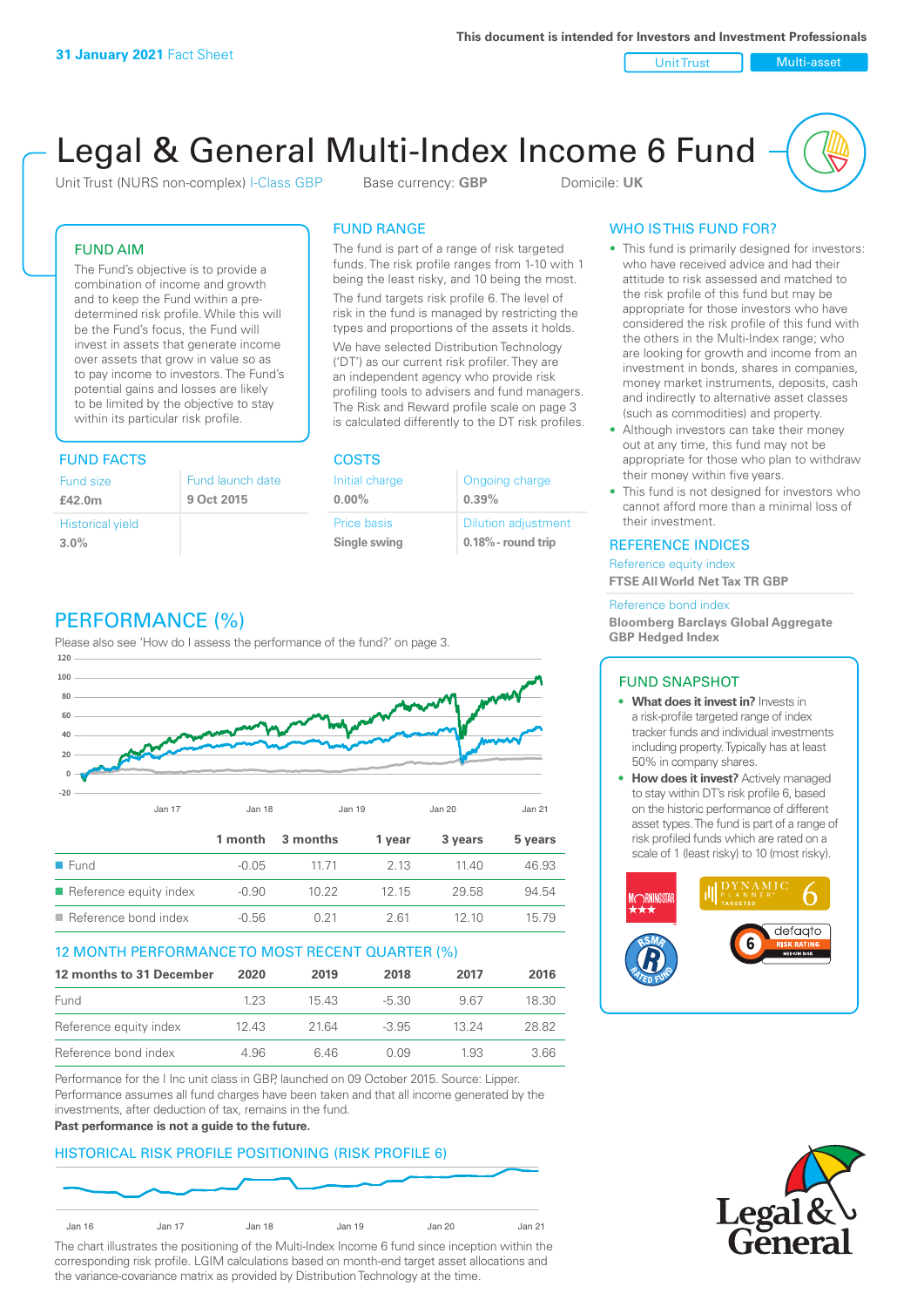### Legal & General Multi-Index Income 6 Fund

Unit Trust (NURS non-complex) I-Class GBP

### PORTFOLIO BREAKDOWN

All data source LGIM unless otherwise stated. Totals may not sum due to rounding.





### FUND MANAGERS

The fund managers have responsibility for managing the multi-index fund range. They are part of the Multi-Asset Funds (MAF) team in LGIM. This team focuses on designing and managing multi-asset funds that are tailored to match the specific objectives of various client types. The team sits within a wider Asset Allocation team which combines both depth of experience with a broad range of expertise from different fields, including fund management, investment consulting and risk management roles.

## TOP 10 HOLDINGS (%)

| <b>L&amp;G UK Index Trust</b>                                    | 13.5 |
|------------------------------------------------------------------|------|
| iShares UK Equity UCITS ETF                                      | 9.5  |
| <b>L&amp;G US Index Trust</b>                                    | 7.5  |
| L&G High Income Trust                                            | 6.5  |
| L&G Emerging Markets Government Bond (US\$) Index Fund           | 6.0  |
| L&G Global Emerging Markets Index Fund                           | 6.0  |
| L&G European Index Trust                                         | 5.8  |
| <b>L&amp;G Pacific Index Trust</b>                               | 5.5  |
| L&G Emerging Markets Government Bond (Local Currency) Index Fund | 5.0  |
| L&G UK Mid Cap Index Fund                                        | 4.5  |